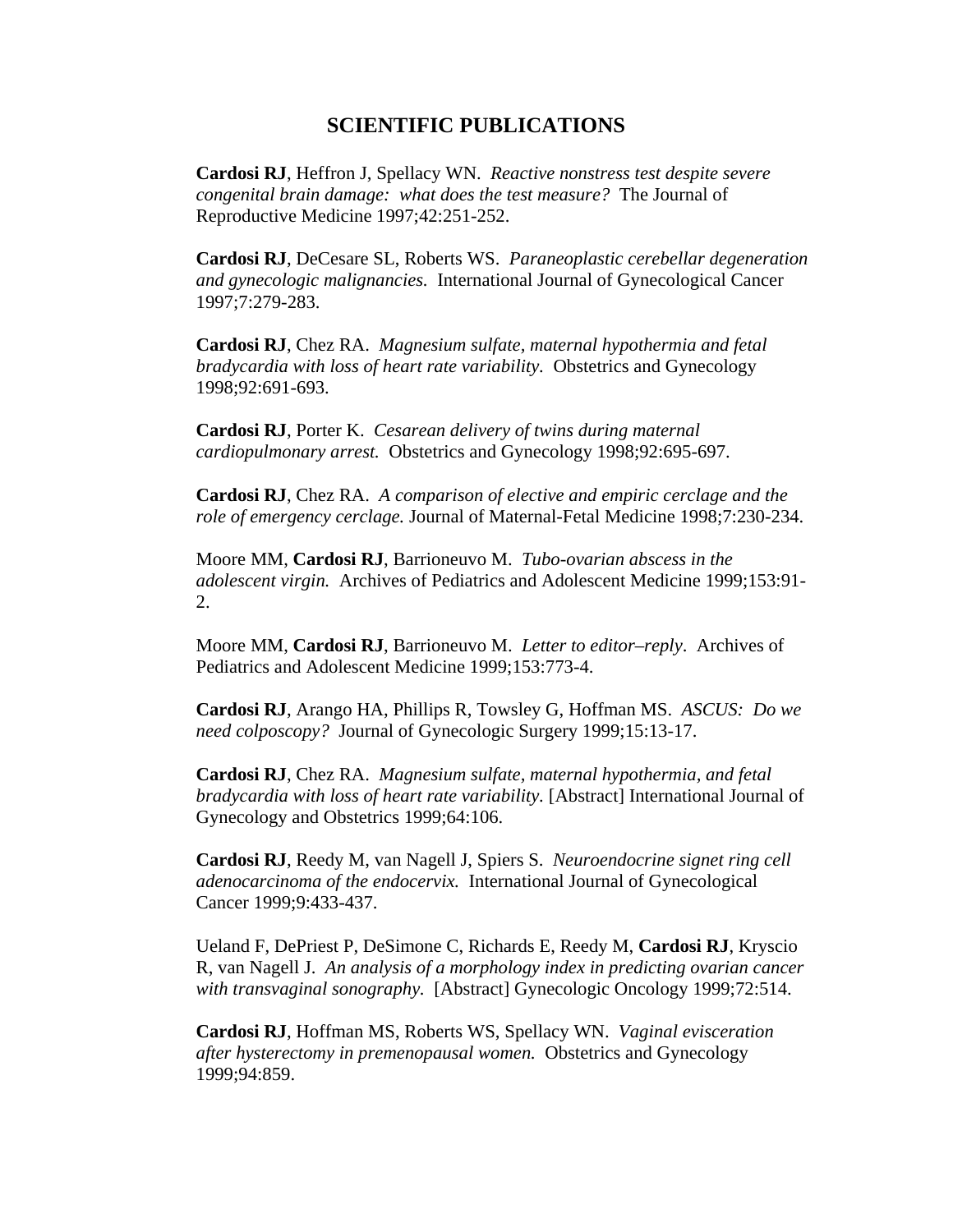**Cardosi RJ**, Fiorica JV. *Venous thromboembolic complications in obstetrics and gynecology: a focus on the role of low molecular weight heparin*. Primary Care Update for Ob/Gyn 2000;7:91-97.

 **Cardosi RJ**, Speights A, Fiorica JV, Grendys EC, Hakam A, Hoffman MS. *Bartholin's gland carcinoma: a fifteen-year experience*. Gynecologic Oncology 2001;82:247-51.

 Hoffman MS, **Cardosi RJ**, Lemert R, Drake JG. *Stamm gastrostomy for postoperative decompression in gynecologic oncology patients*. Gynecologic Oncology 2001;82:360-3.

**Cardosi RJ**, Grendys EC, Fiorica JV. *Lymphoscintigraphy in gynecologic malignancies*. Journal of Pelvic Surgery 2001;7:354-7.

 Tebes S, **Cardosi RJ**, Hoffman MS. *Liposarcoma in pregnancy.* Gynecologic Oncology 2001;83:610-2.

**Cardosi RJ**, Hoffman MS, Greenwald D. *Rectus femoris myocutaneous flap for vulvo-perineal reconstruction.* Gynecologic Oncology 2002;85:188-91.

**Cardosi RJ**, Hoffman MS, Zwiebel B. *Transurethral retrieval of the proximally migrated ureteral stent.* International Journal of Gynecological Cancer 2002;12: 218-19.

Rao PS, **Cardosi RJ**, Dietz JR, Fiorica JV, Grendys EC, Hoffman MS. *Atrial natriuretic peptide (ANP) and proANP 1-30 levels in gynecologic malignancy*. [Abstract] The FASEB Journal 2002;16:A838.

 **Cardosi RJ,** Cox CS, Hoffman MS. *Postoperative neuropathies following pelvic surgery.* Obstetrics and Gynecology 2002;100:240-4.

 Tebes S, **Cardosi RJ**, Hoffman MS. *Paget's disease of the vulva*. American Journal of Obstetrics and Gynecology 2002;187:281-3.

 **Cardosi RJ**, Nackley A, Londono J, Hoffman MS. *Embolization for advanced abdominal pregnancy with retained placenta*. Journal of Reproductive Medicine 2002;47:861-3.

**Cardosi RJ,** Cox CS, Hoffman MS. *Reply to letter to the editor.* Obstetrics and Gynecology 2002;100:1042-3.

**Cardosi RJ**, Fiorica JV, Grendys EC. *What is the role of interval blood testing in the management of chemotherapy for gynecologic malignancies.* European Journal of Gynaecological Oncology 2002;23:496-500.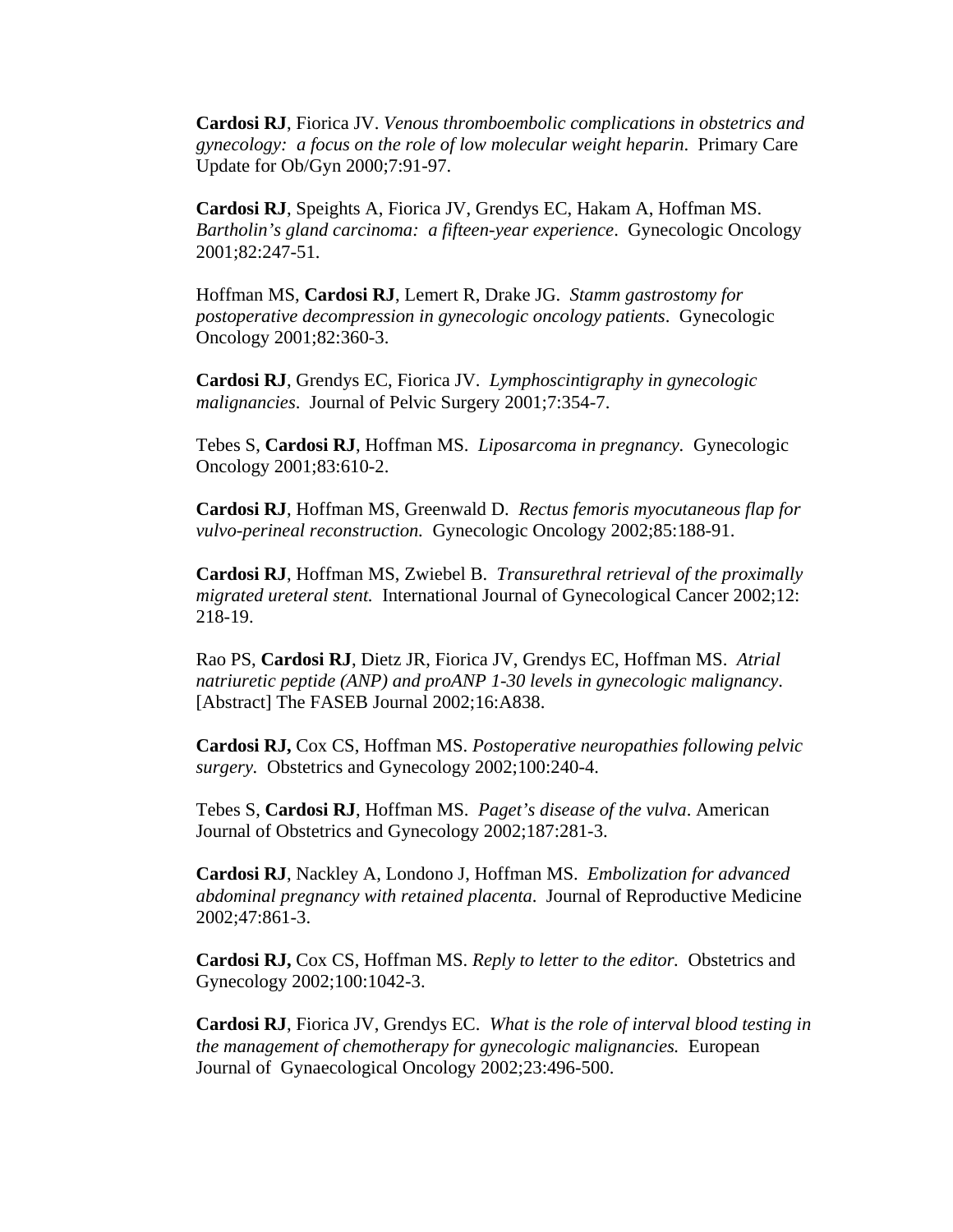Hoffman MS, **Cardosi RJ**. *Intraoperative measurements to determine the extent of radical hysterectomy.* Gynecologic Oncology 2002;87:281-6.

 Hoffman MS, Wakeley KE, **Cardosi RJ**. *Rigid dilation against a radiated vaginal cuff: Two related rectovaginal fistulas.* Obstetrics and Gynecology 2003;101:1125-6.

**Cardosi RJ**, Cardosi RP, Grendys EC, Firoica JV, Hoffman MS. *Infectious urinary tract morbidity with prolonged bladder catheterization after radical hysterectomy*. American Journal of Obstetrics and Gynecology 2003;189:380-4.

 Hoffman MS, **Cardosi RJ**, Lockhart J, Hall DC, Murphy SJ. *Vaginectomy with pelvic herniorrhaphy for prolapse.* American Journal of Obstetrics and Gynecology 2003;189:364-71.

 Nicosia SV, Wilbanks GD, Saunders B, Mayer J, **Cardosi RJ**, Kruk PA, Bai W, Coppola D, Fiorica J. *Cytology of human ovarian surface epithelial brushings.* Cancer 2004;102:1-10.

 Hoffman MS, **Cardosi RJ**, Roberts WS, Firoica JV, Grendys EC, Griffin D. *Accuracy of pelvic examination in the assessment of patients with operable cervical cancer.* American Journal of Obstetrics and Gynecology 2004;190:986- 92.

**Cardosi RJ**, Hoffman MS. *Palliative minilaparotomy gastrointestinal diversion*. Journal of Pelvic Surgery 2004;10:53-57.

Martino MA, Williamson E, Siegried S, **Cardosi RJ**, Cantor AB, Hoffman MS, Fiorica JV. *Diagnosing pulmonary embolism: experience with spiral CT pulmonary angiography in gynecologic oncology.* Gynecologic Oncology 2005;98(2):289-93.

Hoffman MS, Griffin D, Tebes S, **Cardosi RJ**, Martino MA, Fiorica JV, Lockhart JL, Grendys EC Jr. *Sites of bowel resected to achieve optimal ovarian cancer cytoreduction: implications regarding surgical management.* American Journal of Obstetrics and Gynecology 2005;193(2):582-6; discussion 586-8.

 **Cardosi RJ,** Drake J, Tebes SJ, Holmes S, Hoffman MS, Fiorica JV, Roberts WS, Grendys Jr EC. *Subcutaneous management of vertical incisions in women with three or more centimeters of subcutaneous fat.* American Journal of Obstetrics and Gynecology 2006;195:607-14; discussion 614-6.

 Tebes SJ, **Cardosi RJ**, Hoffman MS. *Colorectal resection in patients with ovarian cancer.* American Journal of Obstetrics and Gynecology 2006;195:585- 9; discussion 589-90.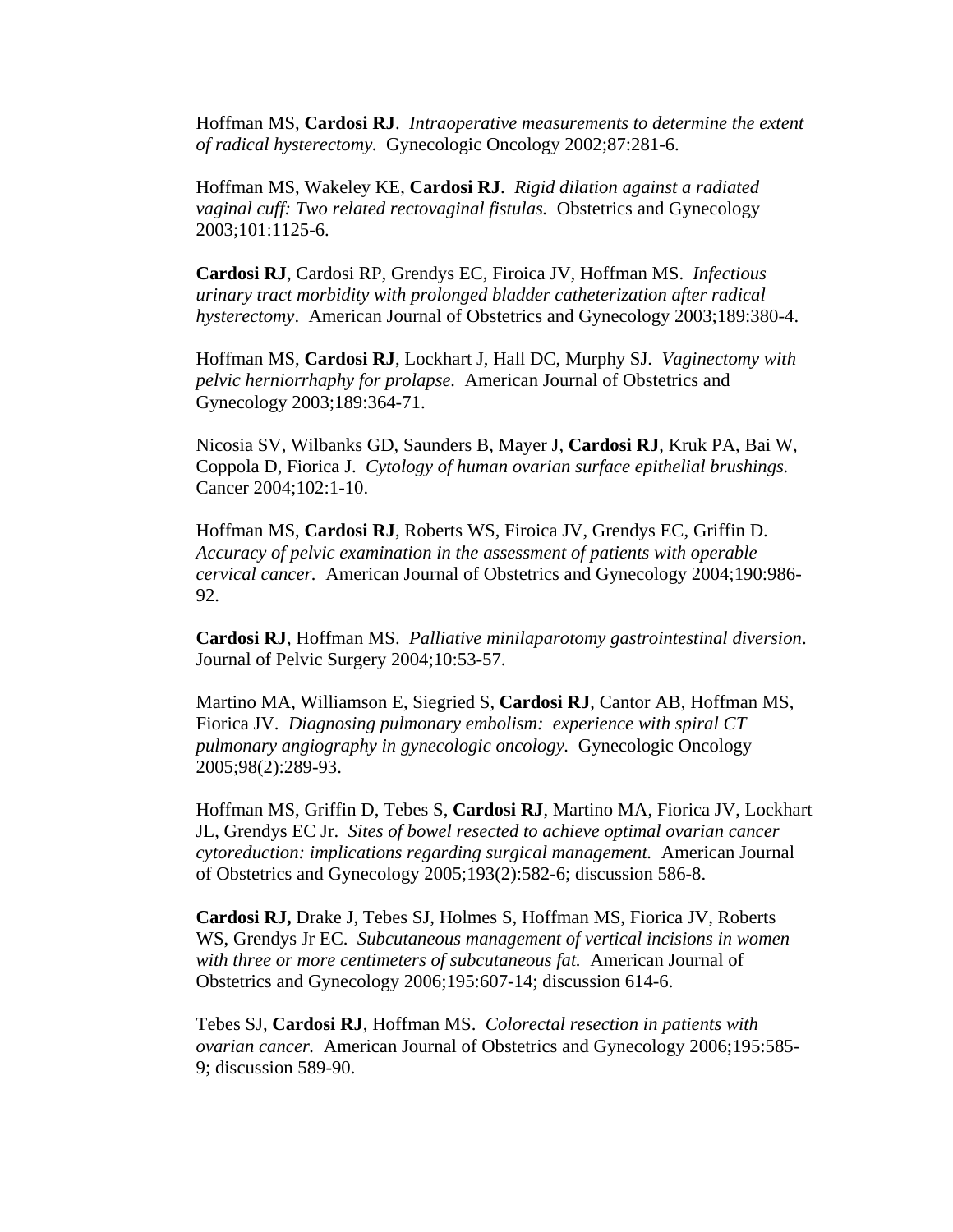**Cardosi RJ**, Boardman A, Chez RA, Keating AB, Moore MM, Natofsky J, Strathman I. *Guidelines for outpatient early cancer detection*. Berlex Corporation, Wayne, New Jersey, September 1998.

**Cardosi RJ**, Chez RA. *A practical and simplified office approach to women with urinary incontinence.* OBG Management, August 1999:47-54.

**Cardosi RJ**, Bomalaski J, Hoffman MS. *The surgical management of vulvar intraepithelial neoplasia.* Operative Techniques in Gynecologic Surgery 1999;4:138-49.

**Cardosi RJ**, Fiorica JV. *Surveillance of the endometrium in tamoxifen treated women*. Current Opinion in Obstetrics and Gynecology 2000;12:27-31.

 **Cardosi RJ**, Nackley A, Fiorica JV. *Screening tamoxifen-treated women*. Operative Techniques in Gynecologic Surgery 2000;5:175-82.

**Cardosi RJ**. *Abnormal pap smears and cervicitis*. [www.YourDoctor.com,](http://www.yourdoctor.com/) 2000.

**Cardosi RJ**, Bomalaski J, Hoffman MS. *The diagnosis and management of vulvar and vaginal intraepithelial neoplasia*. Obstetrics and Gynecology Clinics of North America 2001;28:685-702.

 **Cardosi RJ**, Hoffman MS. *Determining the route of hysterectomy*. OBG Management, July 2002:24-38.

**Cardosi RJ**, Hoffmans MS. *Gynecologic Malignancies*. In Pocket Surgical Oncology, PocketMedicine.com, Inc., in press.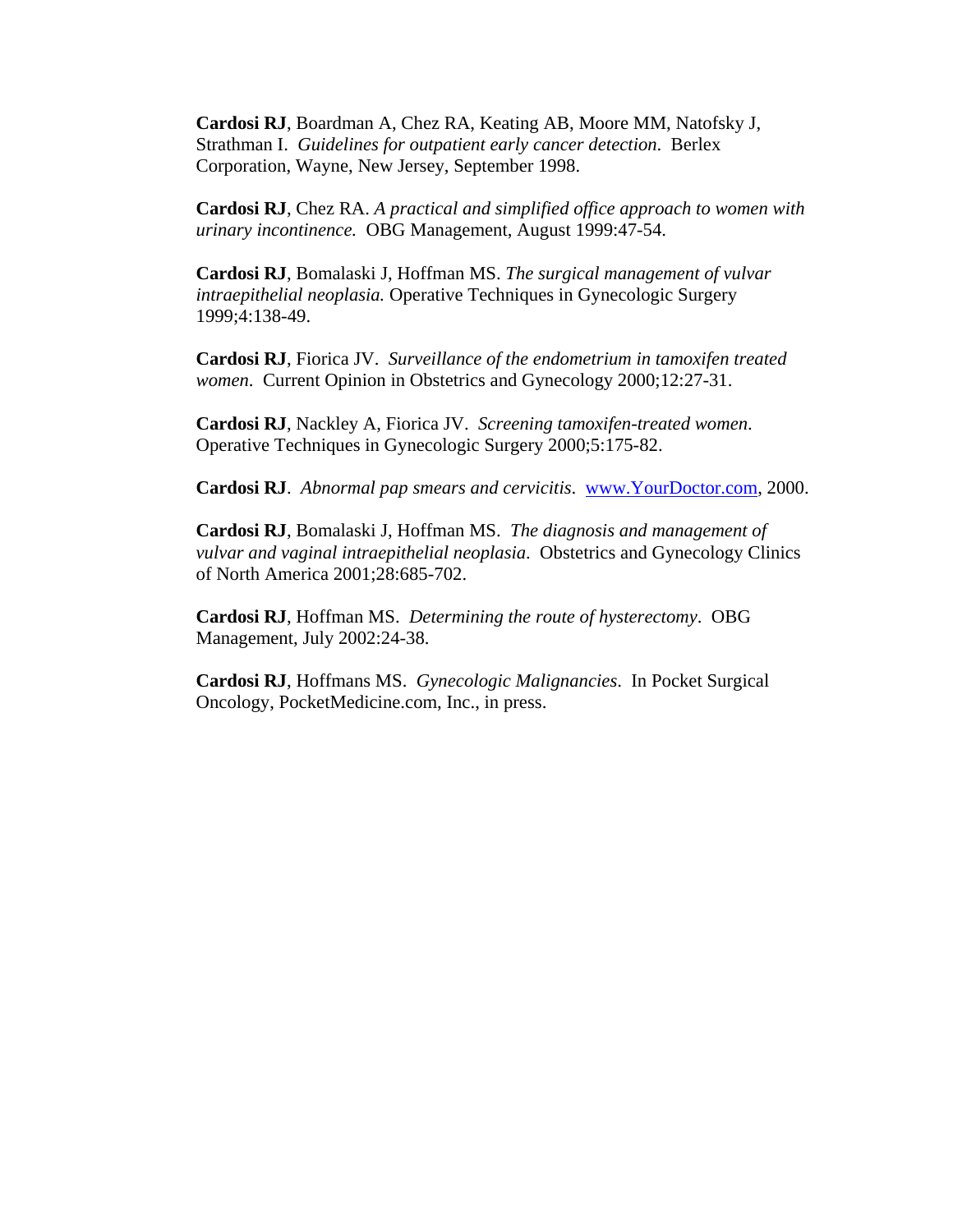## **SCIENTIFIC PRESENTATIONS**

(presenter is underlined)

**Cardosi RJ.** *The application of near infrared spectroscopy to modified cornstarch viscosity*. Tennessee Academy of Science Collegiate Division, Western Section Annual Meeting, April 20, 1990.

**Cardosi RJ**, Chez RA. *A comparison of elective, empiric, and emergent cerclage*. Resident Research Day, University of South Florida, June 13, 1997. Received *James M. Ingram Award for Outstanding Research*.

**Cardosi RJ**, Chez RA. *A comparison of elective, empiric, and emergent cerclage*. Florida Ob/Gyn Society--ACOG Florida Section Meeting, August 2, 1997. Received *Award for Excellence in Research*.

**Cardosi RJ**, Arango H, Phillips R, Towsley G, Hoffman MS. *ASCUS: Do we need colposcopy?* Resident Research Day, University of South Florida, June 19, 1998.

Ueland F, DePriest P, DeSimone C, Richards E, Reedy M, **Cardosi RJ**, Kryscio R, van Nagell J. *An analysis of a morphology index in predicting ovarian cancer with transvaginal sonography.* Society of Gynecologic Annual Meeting, March 1999.

Cardosi RP, **Cardosi RJ**, Chez RA. *Vaginal birth after cesarean: 20 month experience with 377 women.* Resident Research Day, University of South Florida, June 16, 2000

**Cardosi RJ,** Cox CS, Hoffman MS. *Postoperative neuropathies following pelvic surgery.* Resident Research Day, University of South Florida, June 15, 2001.

 **Cardosi RJ**, Cardosi RP, Blank S, Grendys EC, Fiorica JV, Hoffman MS. *The role of prophylactic antibiotics in women with prolonged bladder catheterization following radical hysterectomy.* Resident Research Day, University of South Florida, June 15, 2001.

Gregory WR, **Cardosi RJ**, Hoffman MS. *Postoperative hemorrhage requiring repeat surgical exploration in obstetrics and gynecology*. Resident Research Day, University of South Florida, June 15, 2001.

Tebes S, **Cardosi RJ**, Hoffman MS. *Paget's disease of the vulva*. South Atlantic Association of Obstetricians and Gyencologists, St. Petersburg, Florida, January 26, 2002.